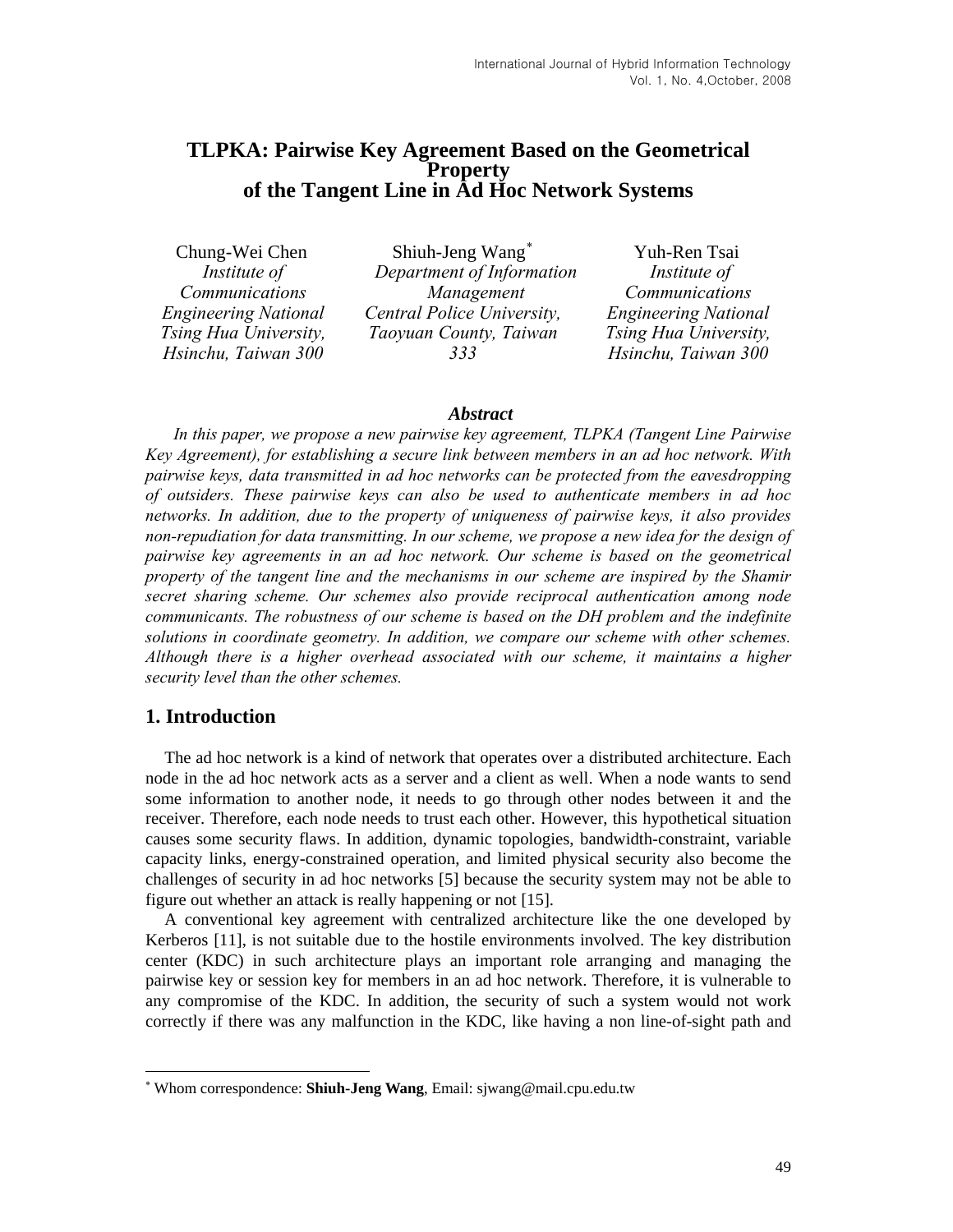noise in the wireless channel. Therefore, a new key agreement in an ad hoc network is necessary.

In order to solve the problems associated with the environmental and security flaws of ad hoc networks, engineers have proposed many mechanisms for providing secure communications in ad hoc networks since the early 1990s [9][16]. Early days, master key predistribution is proposed for ad hoc networks. In master key predistribution, the central authority predistributes a master key into each node. Each node will set up a secure link so as to communicate with each other. However, the whole system will crash if just one node is compromised. Because each node holds the same master key, an intruder can get the master key even if he or she just captures one node and draws the master key from the memory or hard disk. In order to improve the master key predistribution scheme, the pairwise key predistribution scheme is proposed. However, it will require a lot of memory to store the pairwise key if the central authority predistributes pairwise keys that are shared with other nodes into a node. In 2005, Du *et al*. [7] proposed reducing the storage overhead of the pairwise key pre-distribution. However, Du *et al*.'s security flaw is that the secret key predistributed into each node is chosen randomly. In other words, the secret pre-distributed into each node is not unique. The intruder can impersonate a node if he or she compromises the same secret that was pre-distributed into any other node before.

In this paper, we propose a new pairwise key agreement, TLPKA (Tangent Line Pairwise Key Agreement), inspired by the geometrical property of the tangent line and we combine this property with Shamir's secret sharing scheme. This is a new take on designing a pairwise key agreement in ad hoc networks. In our key agreement, each node is capable of authenticating other nodes and establishes a pairwise key. In addition, pairwise keys would refresh each time in order to prevent the chosen-cipher text attack and the human force attack.

The remainder of this paper is organized as follows: Section 2 introduces related work that has been proposed for the security of an ad hoc network. In Section 3 we put forward the details of TLPKA. In Section 4, we analyze the security properties of TLPKA and use modified Buttyán *et al*.'s logic method [2] to prove the validity of TLPKA. In Section 5, we present the comparison between TLPKA and other schemes. Finally, in Section 6, we conclude our work and present future work to be done on our scheme.

## **2. Related work**

A variety of key management mechanisms for the ad hoc network have been proposed over the last several years. We introduce these previous studies briefly for their resilience against node compromise.

### **2.1. Master key pre-distribution schemes**

In this scheme, the central authority only distributes a master key to each node. With this master key, each node can recognize one another if the other node is also a member of the same ad hoc network. However, the intruder only needs to compromise one node to crash the whole system.

To mitigate these vulnerabilities, Zhu *et al.* [19] proposed transitory master key schemes to generate pairwise keys between each node. However, the entire system can still be corrupted if the master key is compromised.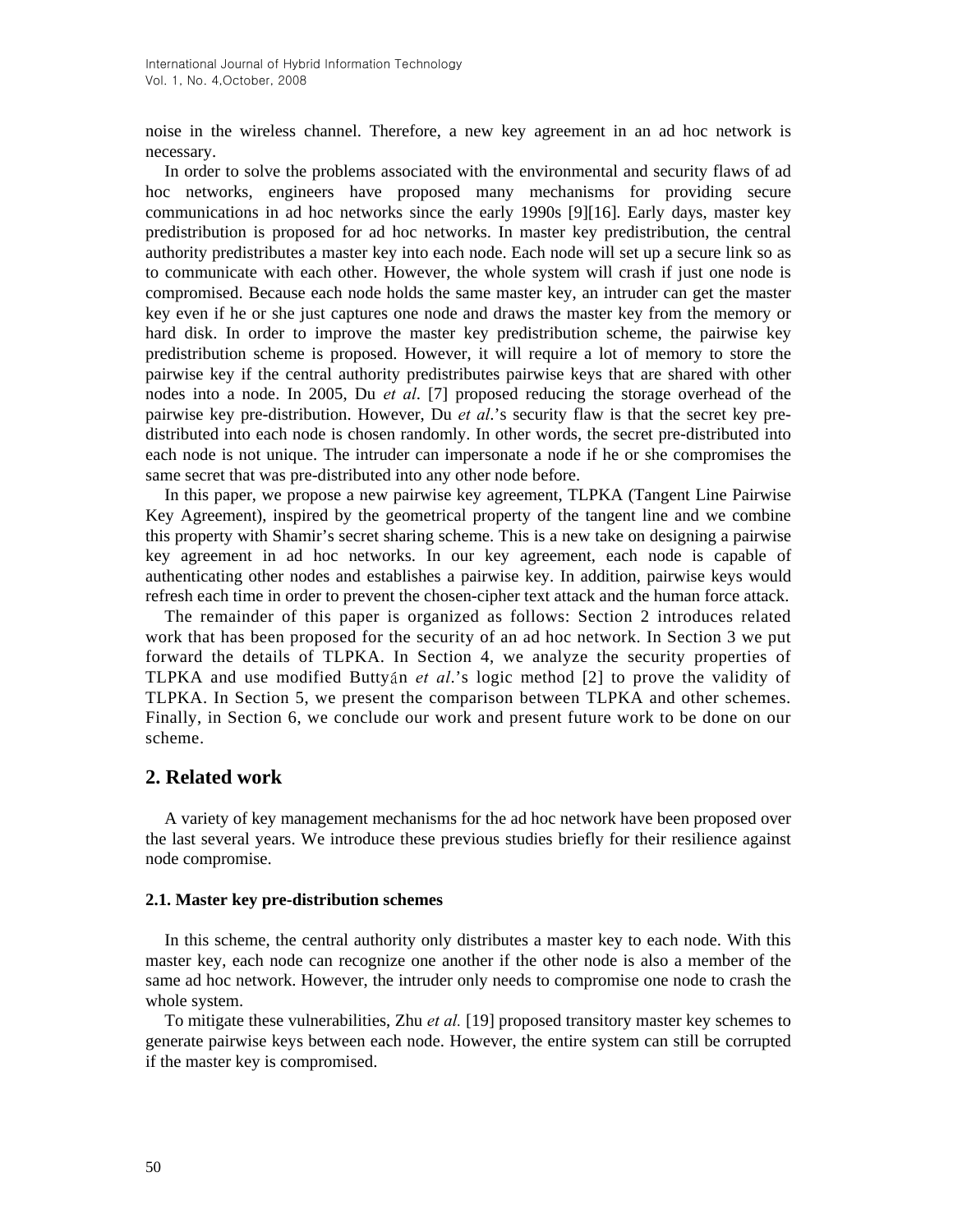### **2.2. Public key cryptosystem**

The central authority pre-distributes to each node a particular public/secret key pair. This public/secret key pair can be used to authenticate other nodes that want to set up a secure link. However, public key systems are inefficient because the computational loads of public key systems are too heavy for the nodes in an ad hoc network. The speed of en/decryption within a symmetric key system is obviously faster than within a public key system. For example, in [18], it is known that DES is 100 times faster than RSA in software and 1000 times faster in hardware.

### **2.3. Pairwise key pre-distribution scheme**

The central authority gives each node pairwise keys that are shared with other nodes. With the pairwise key, a sender and a receiver can authenticate each other and set up a secure link. However, the amount of data associated with the pairwise key that would need to be stored in the node would use a lot of memory. To mitigate this vulnerability, [3] [8] [13] proposed the random key pre-distribution technique to reduce the memory used to store the pairwise key. However, there is a tradeoff between the security and the connection. If a higher security level is required, fewer pairwise keys are predistributed into a node. However, the connection will reduce dramatically. Therefore, Du *et al*. [7] upgrades the connection rate by modifying the random key pre-distribution and Blom scheme. However, an intruder can compromise some nodes so as to impersonate other normally functioning nodes. This security flaw may actually increase the probability of an intruder being able to successfully attack the ad hoc network.

## **3. Our scheme**

In this section, we illustrate the procedure of TLPKA. First, we demonstrate the threat model of TLPKA, and then we present the agreement in TLPKA. In TLPKA, our scheme has two parts. One part is the **Source Node**; another part is the **Destination Node**. In the **Source Node** part**,** we describe the procedure of source nodes who requests to set up a secure link. In the **Destination Node** part, there are the procedures what the node requested to set up a secure link to do.

## **3.1. The Threat Model**

For the environment of TLPKA, we assume that the attack action as follows occurs in order to try to compromise TLPKA.

- *1).* If the intruder compromises the nodes in TLPKA; all of the secrets stored in the compromised node would be derived by the intruder.
- *2).* The nodes in an ad hoc network will not act in collusion to induce the secret generated by the central authority.
- *3).* By compromising a node in an ad hoc network, the intruder will clone nodes, and introduce them in several different areas, known as the Sybil attack [6].
- *4).* The intruder has the ability to eavesdrop on messages exchanged between the sender and receiver.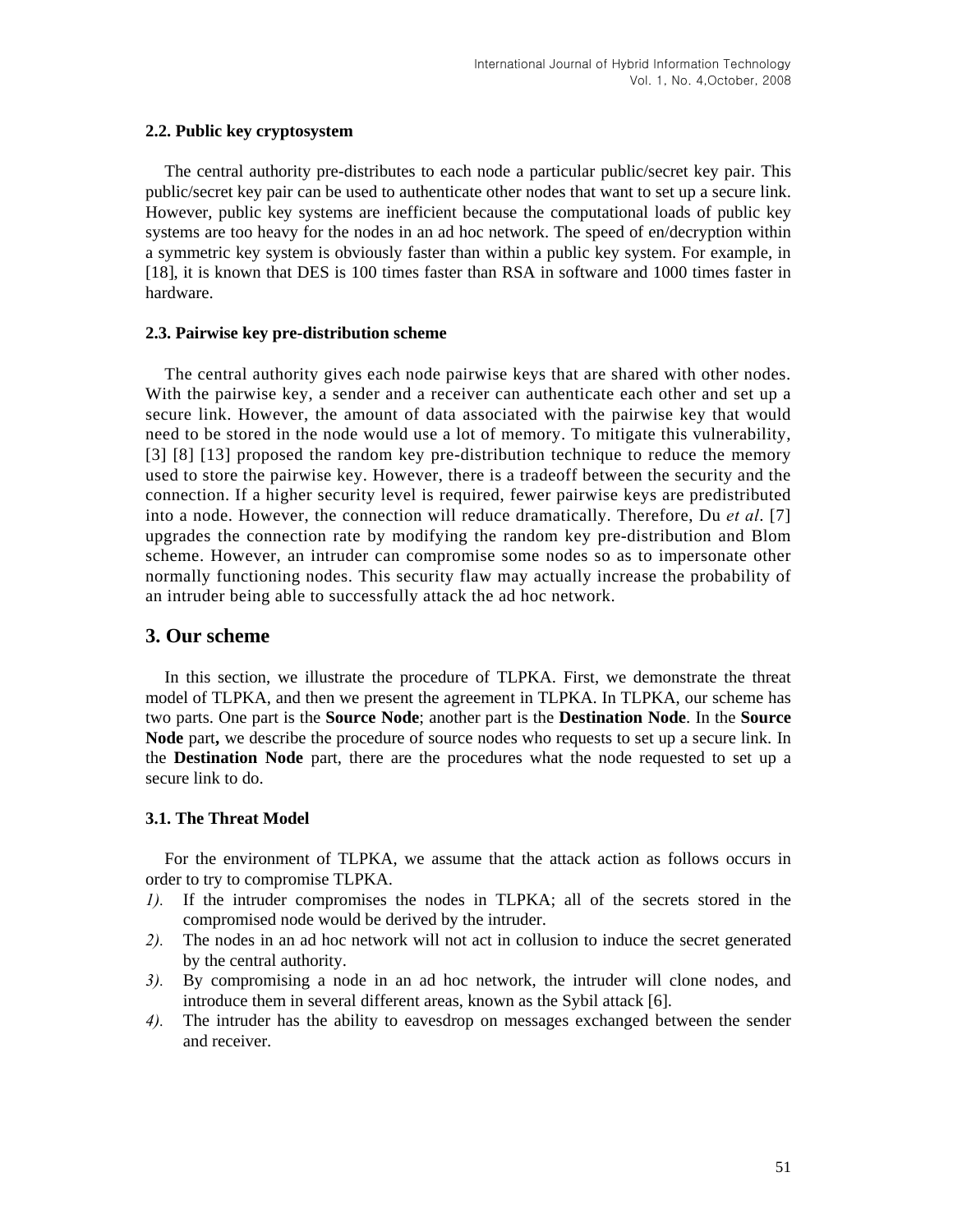*5).* No attacks occur inside the central authority, e.g., the central authority wouldn't be compromised and the predistributed secret will not be eavesdropped within the central authority.

### **3.2. Our Proposed Scheme: TLPKA**

TLPKA is based on a geometric property of the tangent line: a tangent line is tangent to the curve of certain function at a unique point. And utilizing the concept of the existence of a unique point of intersection between two tangent lines, a unique pairwise key can be established between the sender and receiver.

In TLPKA, there are two separated parts: the **Source Node** part and the **Destination Node**  part:

| Symbol            | Meaning                                                                                             |
|-------------------|-----------------------------------------------------------------------------------------------------|
| N                 | The number of members.                                                                              |
| $\boldsymbol{P}$  | The prime number for the characteristic of the finite field, $Z_p$ .                                |
| $ID_i$            | The unique identification of member i, $i = \{1, 2, 3, , n\}$ , which is public.                    |
| F                 | A polynomial generated by the central authority, of degree $t$ , which is kept<br>secret.           |
| T                 | The degree of $f$ , the critical value of the system, which is public in this system.               |
| $a_i$             | The coefficient of $x^j$ in f, where $j = \{1, 2, 3, \dots, t\}$ , which is kept secret.            |
| $y_i$             | The secret used to authenticate member $i$ , $f(ID_i)$ , which is always kept secret.               |
| G                 | The primitive root, which is publicly known in this system.                                         |
| $S_j$             | $s_i \equiv g^{a_i} \pmod{p}$ , which is public.                                                    |
| $l_i$             | The tangent line of f passes through $(ID_i, y_i)$ , $i = \{1, 2, 3, , n\}$ , which is kept         |
|                   | secret.                                                                                             |
| $E_{k_{ii}}\{m\}$ | The cipher text of the plaintext $m$ encrypted using the pairwise key of node $i$<br>and node $j$ . |
| $D_{k_{ii}}\{m\}$ | The decryption of the cipher text $m$ , using the pairwise key of node $i$ and node $j$ .           |

Firstly, we define the factors and parameters in the notation as follows: **NOTATIONS** 

Before deployment, the central authority generates a polynomial,  $f(x)$  in the beginning, where the degree of  $f(x)$  is  $t$ . For each node, the central authority individually assigns each a unique identification. According to each one's identification, the system will assign tangent lines of  $f(x)$ . With these tangent lines, members can authenticate each other and establish pairwise keys amongst themselves. Taking member *i* as an example, one may observe he/she has a unique identification, *ID<sub>i</sub>*. For this member *i*, the central authority assigns line  $l_i=a_ix+b_i$ mod *p*) to this member *i*, where Line  $l_i$  is tangent to  $(ID_i, f(ID_i))$ . After pre-distributing  $l_i$  for each node, the central authority computes  $s_i = g^{f(D_i)} \pmod{p}$ , where  $i = \{1, 2, 3, ..., n\}$  and broadcasts  $s_i$  over the entire ad hoc network.

After finishing the predistribution of the tangent line to a member, that member is then deployed into the ad hoc network. After all members of the ad hoc network are deployed, members use the tangent line pre-distributed before deployment to set up a secure link with others. The source node and the destination node of this secure link will process the phase of TLPKA as follows. We now assume that node *m* is the source node and node *q* is the destination node for setting up a secure link. Node *m* first chooses a nonce *d <sup>m</sup>* randomly, and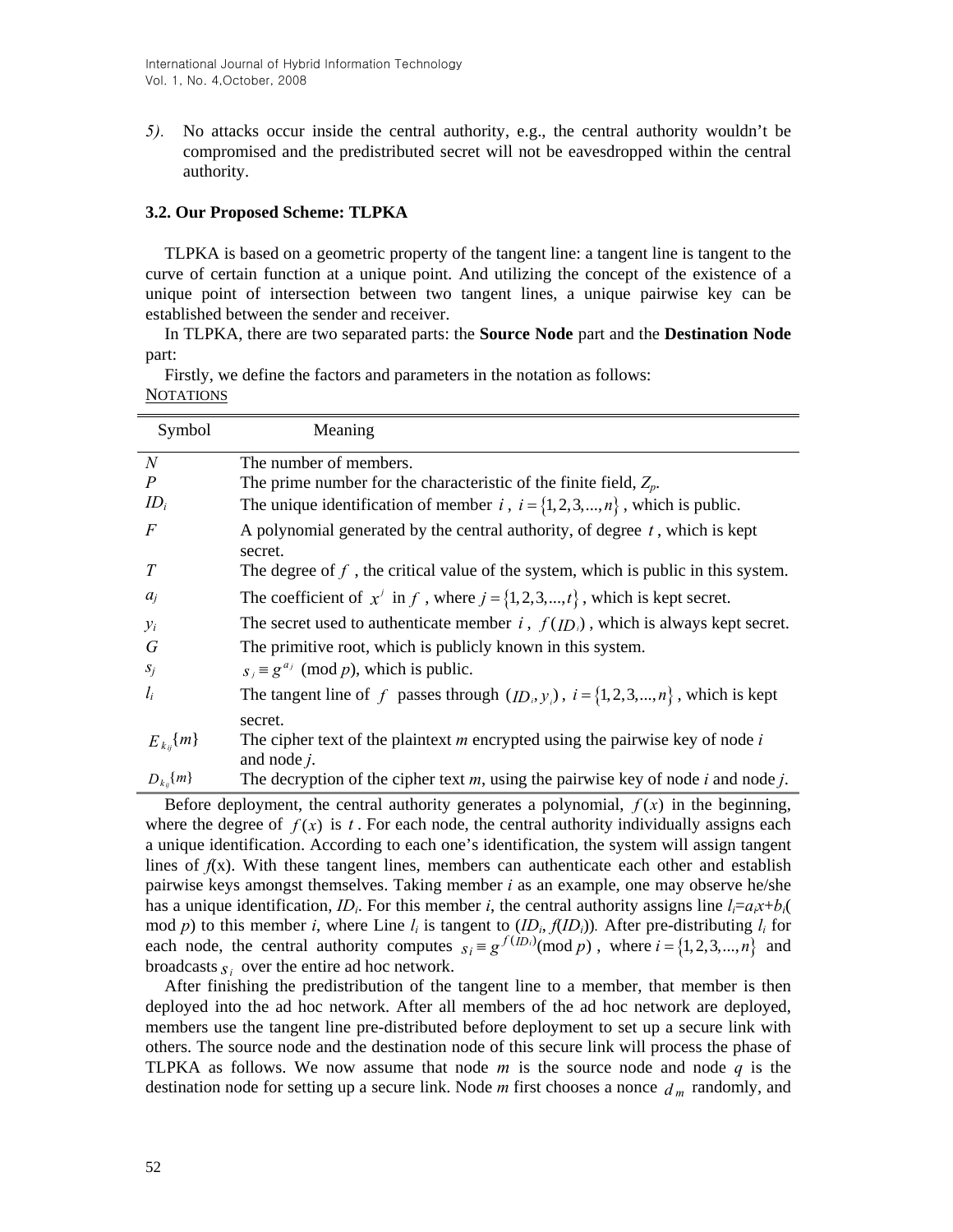then node *m* carries out the exponentiation operation of *g* to the power of  $d_m$ . Node *m* then multiplies  $g^{d_m}$  by  $_{S_q}$ . The procedure for this computation is outlined as follows:

$$
g^{d_m} *_{Sq} \equiv \rho_m(\text{mod } p) \tag{1}
$$

Node *m* then sends  $\rho_m$  to node q. When node q receives  $\rho_m$ , it then uses the tangent line  $l_q$  pre-distributed by the central authority to derive  $f(D_q)$  and multiplies  $\rho_m$  with  $g^{-f(D_q)}$ . We outline the procedure of this computation as follows in (2).

$$
\rho_m * g^{-(a_q I D_q + b_q)} \equiv \tau_m \pmod{p} \tag{2}
$$

After node q derives  $\tau_m$  mod p, it chooses a nonce  $d_k$  randomly and does a computation similar to that of (1). We demonstrate this procedure in (3).

$$
g^{d_q} *_{S_m} \equiv \rho_q(\text{mod } p) \tag{3}
$$

After node *m* receives  $\rho_q$ , node *m* computes  $f(ID_m)$  by way of the tangent line  $l_m$  predistributed by the central authority. Afterwards, node *m* multiplies  $\rho_q$  times  $g^{-f(D_m)}$ . We show this procedure as follows in (4).

$$
\rho_q * g^{-(a_m I D_m + b_m)} \equiv \tau_q \pmod{p} \tag{4}
$$

After node *m* derives  $\tau_q$  mod *p*, it generates a parallel line,  $l_m$ <sup>*'*</sup>, having a distance  $d_m$  to its tangent line  $l_m$ . Node *m* next sends  $l_m'$  to node *q*. After node *q* receives  $l_m'$ , node *q* generates a parallel line  $l_q'$ , which is parallel to its tangent line  $l_q$  and computes the intersection point of  $l_q$ and  $l_m$ <sup>*'*</sup>. Node *q* then computes the intersection point of  $l_q$ <sup>*'*</sup> and  $l_m$ <sup>*'*</sup> as well. Node *q* next computes the length *Lq* between these two section points. Finally, Node *q* computes the exponential operation,  $\tau_m$  to the power of  $L_q$ . Using this result as the symmetric key of the symmetric key cryptosystem,  $k_{qm}$ , to encrypt challenge  $c_q$ , node  $q$  then sends  $l_q$ <sup>*'*</sup> and the cipher text  $E_{k_{qm}}[c_q]$  to node *m*. After node *m* receives  $l_q$  and  $E_{k_{qm}}[c_q]$ , it computes the intersection points of  $l_q$ <sup>*'*</sup> and  $l_m$ '. It also computes the intersection point of  $l_q$ <sup>*'*</sup> and  $l_m$ . Node *m* next utilizes the length of line  $L_m$  between these two intersection points to compute the exponential operation of  $\tau_a$  to the power of  $L_m$ . Using the result as the symmetric key,  $k_{mq}$ , to carry out the encryption/decryption procedure in the symmetric key cryptosystem, node *m* decrypts  ${E}_{k_{\text{max}}}\lbrace c_q \rbrace$  to derive  $c_q'$ . Sequentially, node *m* chooses its challenge  $c_m$  randomly and encrypts  $c_m$  using  $k_{mq}$ . Node *m* then sends cipher text  $E_{k_{mq}}\{c_m, c_q + 1\}$  to node *q*. After node *q* receives this cipher text, it decrypts it and gets  $c_m$ ' and  $c_q$ <sup>''+1</sup>. Node *q* checks to see if  $c_q$ '+1 equals  $c_q$ +1. If the validity of *cq′*+1 is verified, node *q* identifies node *m* as a certified member. Node *q* next encrypts  $c_m$ <sup> $\prime$ </sup>+1 utilizing  $k_{qm}$  and sends this cipher text back to node *m*. Node *m* then check the validity of  $c_m'$ +1 as well. If  $c_m'$ +1 equals  $c_m$ +1, node *m* identifies node *q* as a verified member. Finally, the symmetric keys,  $k_{mq}$  and  $k_{qm}$  which node *m* and node *q* have computed individually are confirmed as the pairwise keys that they use for encrypting/decrypting data transmissions. We show the data flow between the source node and destination node in Fig. 1.

We describe our scheme for the two separate parts, the **Source Node** and **Destination Node** parts, briefly shown as follows(We assume that the source node is node *i* and destination node is node *j*):

### **Source Node**

Step1.Source node *i* chooses a random number *di*.

Step2. According to the destination node *j*'s ID,  $ID_j$ , node *i* computes  $\rho_i$ .

- Step3. Node *i* sends  $\rho_i$  to node *j*.
- Step4. After  $\rho_j$  is received from node *j*, node *i* generates a parallel line  $l_i$ <sup>*'*</sup> to the tangent line  $l_i$ predistributed by the central authority.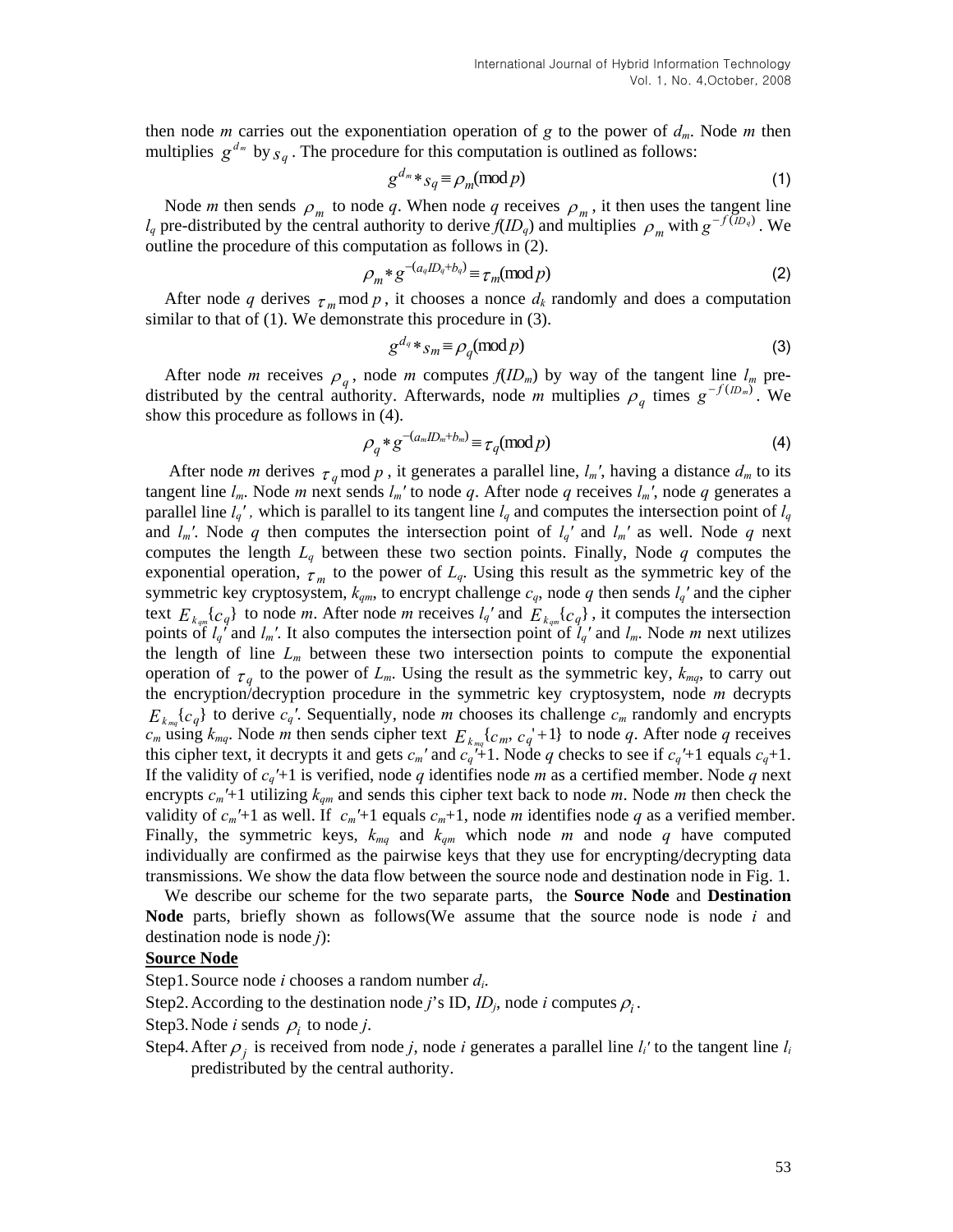Step5.Node *i* sends *li′* to the destination node *j*.

Step6. After receiving  $E_{k_{ij}}[c_j]$  and  $l_j$ ' from node *j*, node *i* computes  $k_{ij}$  by using  $l_i$ ,  $l_i'$ , and *lj′*.

Step7. Node *i* decrypts  $E_{kji}$   $\{c_j\}$  using  $k_{ij}$  and derives  $c_j'$ .

Step8.Node *i* generates a nonce, *ci*.

Step9. Node *i* encrypts  $c_i$  and  $c_j' + 1$ .

Step10. Node *i* sends  $E_{k_{ij}}\{c_i, c_j^{\dagger}+1\}$  to node *j*.

Step11. After receiving  $E_{k_{ji}}[c_i' + 1]$ , node *i* decrypts this cipher text and checks to see if  $c_i' + 1$ equals  $c_i+1$ .

### **Destination node**

Step1.After receiving source node *i*'s ID, *IDi*, destination node *j* generates a random number *dj*.

Step2. Node *j* computes  $\rho_i$ .

Step3. Node *j* sends  $\rho_i$  to node *i*.

Step4. After receiving line  $l_i$ <sup>*'*</sup> from node *i*, node *j* computes  $k_{ji}$  using line  $l_i$ <sup>*'*</sup>,  $l_j$ , and  $l_j$ <sup>'</sup>.

Step5. Node *j* generates a nonce  $c_j$  and encrypts it using  $k_{ji}$ .

Step6. Node *j* sends the cipher text,  $E_{k_{ji}}\{c_j\}$ , to node *i*.

Step7. After receiving  $E_{k_{ij}}\{c_i, c_j^{\dagger}+1\}$ , node *j* decrypts it to get  $c_i$ <sup>*'*</sup> and  $c_j^{\dagger}+1$ . Afterwards, node *j* checks to see if  $c_j'$ +1 equals  $c_j$ +1.

Step8. Node *j* adds 1 to  $c_i$ ' derived in Step 7 and encrypts it with  $k_{ji}$ .

Step9. Node *j* sends cipher text,  $E_{kji} \{ c_i^{\prime} + 1 \}$ , back to node *i*.

## **. Security Analysis 4**

TLPKA can resist the replay attack, the man in the middle attack, and the insider attack in sections 4.2-4.5. In this section, we indicate the details of the security analysis of TLPKA. Informally, if each user can get his or her session key verified, and this session key reveals no information to outsiders, TLPKA is safe. This TLPKA scheme, has two security properties: simultaneous mutual authentication and pairwise key establishment. TLPKA can also maintain its strength under the well-known impersonation attack, the dictionary attack, the known key attack, the replay attack, the man in the middle attack, and the insider attack. In section 4.1, we demonstrate the security mechanism of our proposed scheme. In section 4.2, we use the Buttyán *et al*. logic analysis method to prove the correctness of TLPKA. And we show

#### **.1. Security Mechanism of TLPKA 4**

mechanism is also based on the Shamir secret sharing scheme. Therefore, the security level of TL PKA is also the same as the Shamir secret sharing scheme. In TLPKA, a secret polynomial is chosen and utilized by the central authority. By manipulating this secret polynomial, each member can authenticate other members. According to the Shamir secret sharing scheme, the critical value of the secret sharing system is the degree of the polynomial used to distribute and share. In TLPKA, the security

The authentication mechanism of our scheme is inspired by certain geometric principles and Diffie-Hellman key agreement protocols. In Euclidean geometry, a tangent *l* of a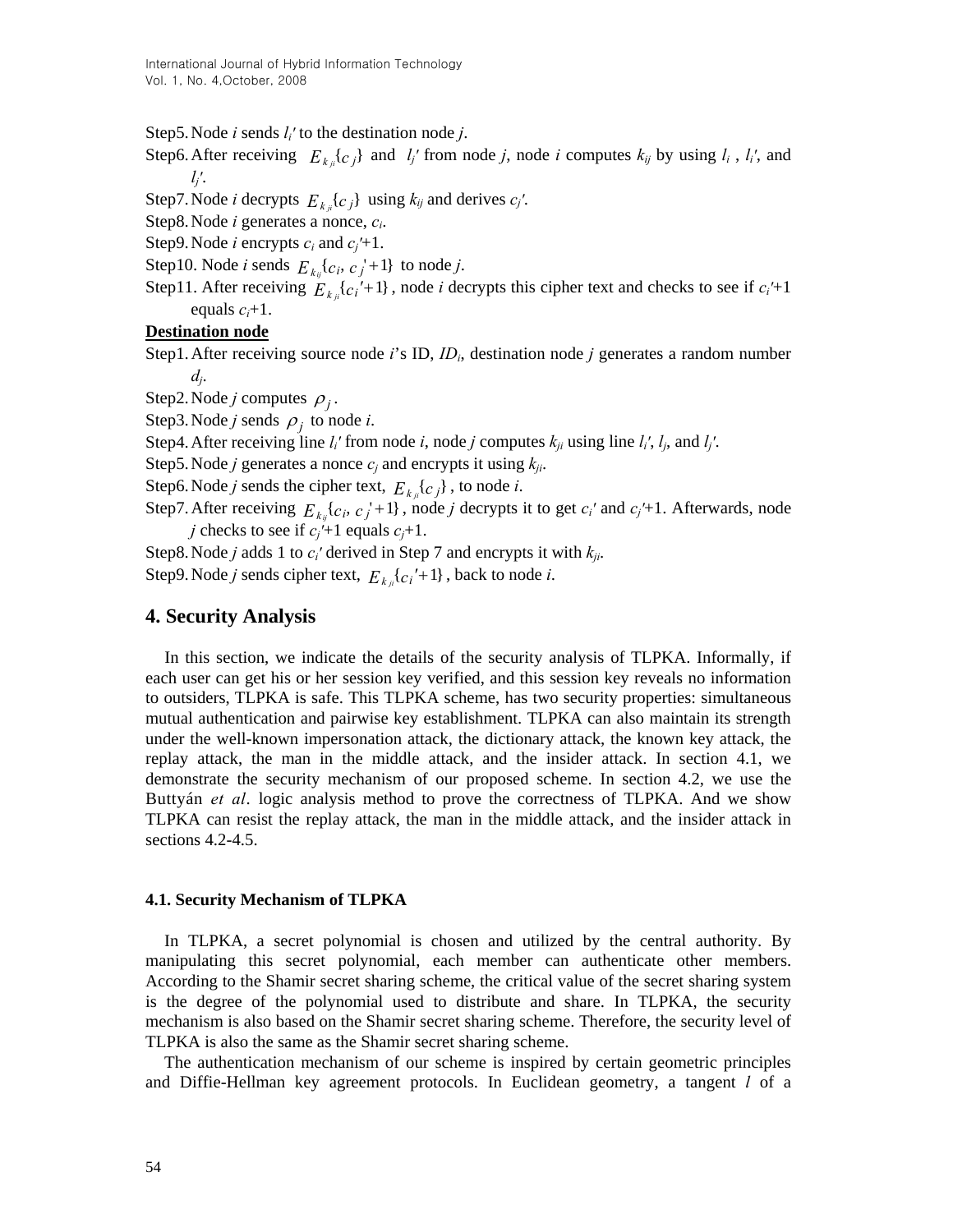polynomial and the unique ID of each node, each node is assigned a unique tangent line to  $f(x)$ . This unique tangent line is used as a unique certificate. polynomial  $f(x)$  is only tangent to the curve of  $f(x)$  at a unique point on  $f(x)$ . Therefore, another point at which the tangent line is tangent to the curve of  $f(x)$  doesn't exist. We use Fig. 2 to indicate this theorem. We then use this property to construct the authentication mechanism in our protocol. First, the system generates a polynomial  $f(x)$ . With this

and *S*, node  $q$  gets intersection points,  $P$  and  $Q$ . From the graph below, we can see As the source node intends to set up a pairwise key with the destination node, we demonstrate the pairwise key establishment mechanism by using the example of node *m* and node *q* that we used before. We use Fig. 3 to indicate the situation of the pairwise key establishment mechanism procedure. As node *m* gets the two intersection points *P* parallelogram YPQRS, where R is the intersection point between the tangent line,  $l_m$ , of node *m* and tangent line,  $l_q$ , of node q. For node m, line segment  $\overline{PS}$  is derived by the two intersection points, P and S using  $l_m$ ,  $l_m'$ , and  $l_q'$ . In the same way, node q realizes line <u>seg</u>ment  $\overline{PQ}$ . After node *m* receives  $g^{d_q}$  mod *p* from node *q*, it calculates  $(g^{d_q})^{PS}$  mod p, where the value of  $(g^{d_q})^{PS}$  mod p is equal to that of .  $g^{\text{YPQRS}}$  mod p. In the case of node q, it will also realize  $g^{YPQRS}$  mod p after it calculates a similar value,  $(g^{d_m})^{PQ}$  mod p. Then node m and node q use  $g^{YPQRS}$  mod p as their pairwise key to encrypt the data that they want to send. The reason why node *m* sends  $g^{d_m}$  mod *p* is that node q can't deduce the tangent  $l_m$  in node m. If node q deduces  $l_m$  in node m, it may impersonate node  $m$  in order to deceive other nodes.

### **.2. Logic Proof 4**

denoted by  $r(C)$  and  $w(C)$ , respectively. And we present the notation and synthetic rules in the modified Buttyán et al. method as follows: There are some logic analysis methods proposed to prove the correctness of protocols [1][2][17]. In 1990, Ban logic [1] was proposed to analyze authentication protocol. Then Buttyán *et al*. [2] proposed their logic method in 1998. With the Buttyán *et al*. logic method, we can analyze authentication protocol in a simple manner. In this section, we use a modified Buttyán *et al*. method to analyze the correctness of the authentication property in TLPKA. Channels are the main abstractions in Buttyán *et al*. method. For a channel *C*, the set of readers and the set of writers of channel *C* are

## **Notation and synthetic rules**

The notations for the logic used are defined as follows:

- $U_i$ ,  $U_i$ : principal of source node and destination node.
- $\bullet$  *C*: channel.
- $\bullet$  *X*: message, which can be data or formulae or both.
- $\phi$  : a formula.
- *C*(*X*): message *X* transmitted on channel *C*.  $\bullet$
- $U_i < C(x)$ :  $U_i$  sees  $C(x)$ .
- $\bullet$  *U<sub>i</sub>* < *X* | *C* : *U<sub>i</sub>* sees *X* via *C*.
- $U_i \leq X : U_i$  sees  $X$ .
- $\bullet$  *U<sub>i</sub>*  $\equiv X : U_i$  believes X.
- $\bullet$   $\phi_1 \rightarrow \phi_2$ :  $\phi_1$  implies  $\phi_2$ .
- $k_{ij}$ : the pairwise key between  $U_i$  and  $U_j$ .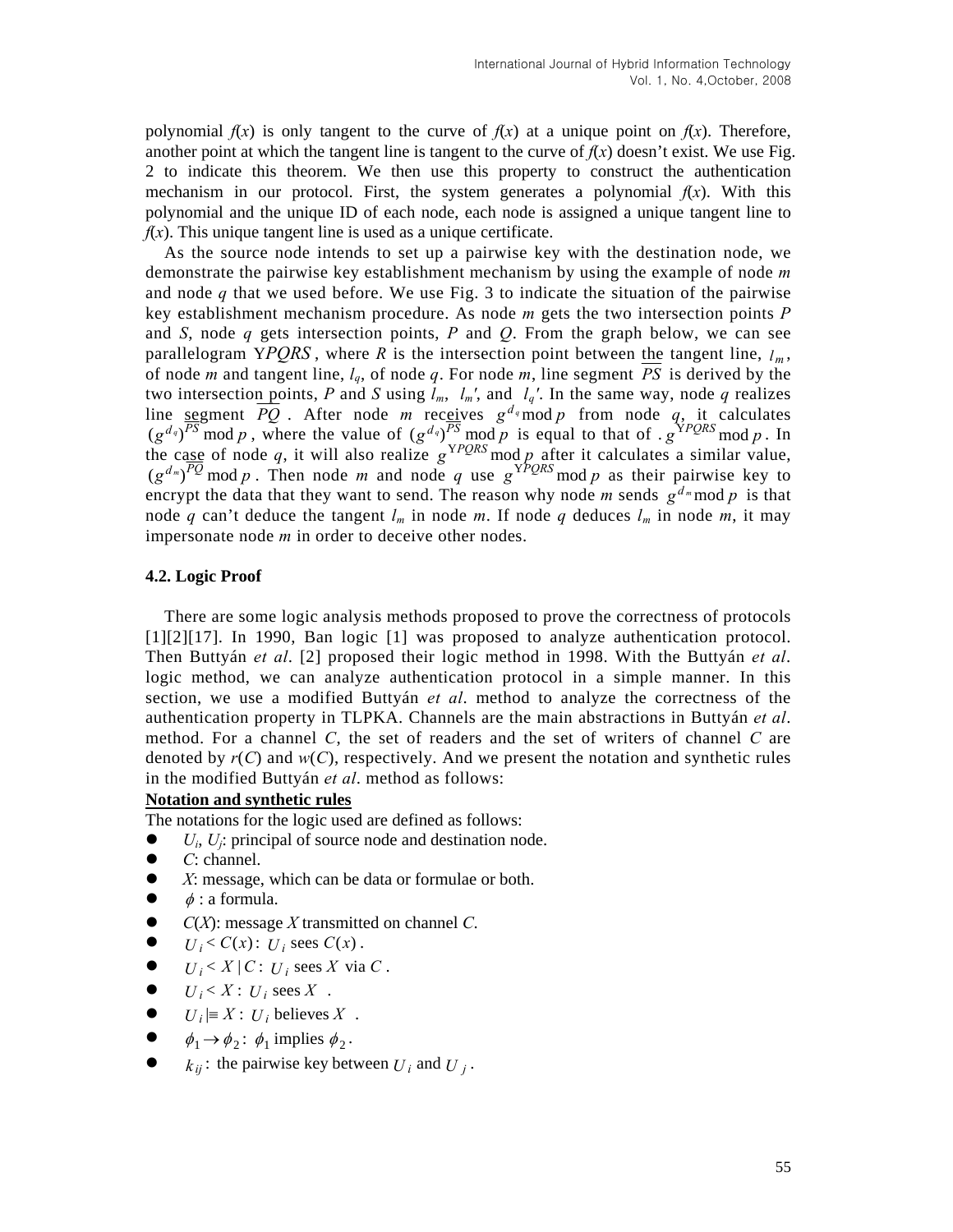International Journal of Hybrid Information Technology Vol. 1, No. 4,October, 2008

•  $E_{k_{ij}}()$ : the encryption using key  $k_{ij}$ .

Then we present the synthetic rule, which is used to prove the proposed protocol, and is detailed as follows.

• Synthetic rule 1: As a message, *X* arrives via channel *C*, a principal,  $U_i$  has to see  $C(x)$ and be able to read *C*.

$$
U_i \models (U_i < X \mid C) \\
\rightarrow U_i < C(X) \\
\rightarrow U_i \in r(C)
$$

Synthetic rule 2: In order to believe formula  $\phi$ , a principal  $U_i$  needs to believe a formula  $\phi$  and the implication that  $\phi \to \phi$ .

$$
U_i \models \phi
$$
  
\n
$$
\rightarrow U_i \models \phi'
$$
  
\n
$$
\rightarrow U_i \models (\phi \rightarrow \phi)
$$

### **Proof for TLPKA**

We assume that source node  $U_i$  wants to set up a secure link with destination node  $U_j$ . The message transmitted between them is as follows:

*I*)  $U_i \rightarrow U_j$ ;  $ID_i$ ,  $\rho_i$ 2)  $U_j \rightarrow U_i$ ;  $ID_j$ ,  $\rho_j$ 3)  $U_i \rightarrow U_j$ ;  $l_i'$ 4)  $U_j \rightarrow U_i$ :  $E_{k_{ji}}[c_j]$ , $l_j'$ 5)  $U_i \rightarrow U_j$ ;  $E_{k_{ij}}{c_i}$ ,  $c_j$ <sup>+1</sup>} 6)  $U_j \rightarrow U_i$ :  $E_{k_{ji}}[c_i^{\dagger}+1]$ 

Because of the pairwise key establishment mechanism, we can determine  $(g^{d_i}|L_j| = (g^{d_j})^{|L_j|} = k_{ji} = k_{ij}$ , where  $|L_j|$  is the length of line segment of two intersection points of line  $l_i$ , line  $l_i'$ , and line  $l_j'$ , while  $|L_i|$  is the length of line segment of two intersection points of line  $l_j$ , line  $l_j'$ , and line  $l_i'$ . And then these messages are transmitted to their channels. We transfer these messages to the descriptions by Buttyán *et al*. method in the following manner.

(*t*<sub>*i*</sub> *i*)  $U_j < C_{s_j g}(-a_j i b_j + b_j)}(g^{d_i})$ 2)  $U_i < C_{s_i g}^{U_{\text{max}}(a_i m_i + b_i)}(g^{d_j})$ 3)  $U_j < C(l_i)$ 4)  $U_i < C_{\underline{k}_y}(c_j)$ 5)  $U_j < C_{k_{ij}}(c_i, c_j)$ 6)  $U_i < C_{k_i}(c_i)$ 

We also define the following assumptions: *Assumption 1:*  $U_j \in r(C_{s/g^{-(a_j/b_j+b_j)}})$ *U<sub>j</sub>* can read channel  $C_{s_j g}$ <sup>-(ajmj+bj)</sup>. *Assumption 2:*  $U_i \in r(C_{s_i g^{-(a_i iDi + b_i)}})$  $U_i$  can read channel  $C_{s_i g}$ <sup>- $(a_iID_i+b_i)$ </sup>.

*Assumption 3*:  $U_i \equiv (w(C_{s_i g^{-(a_j/b_j+b_j)}}) = U_j)$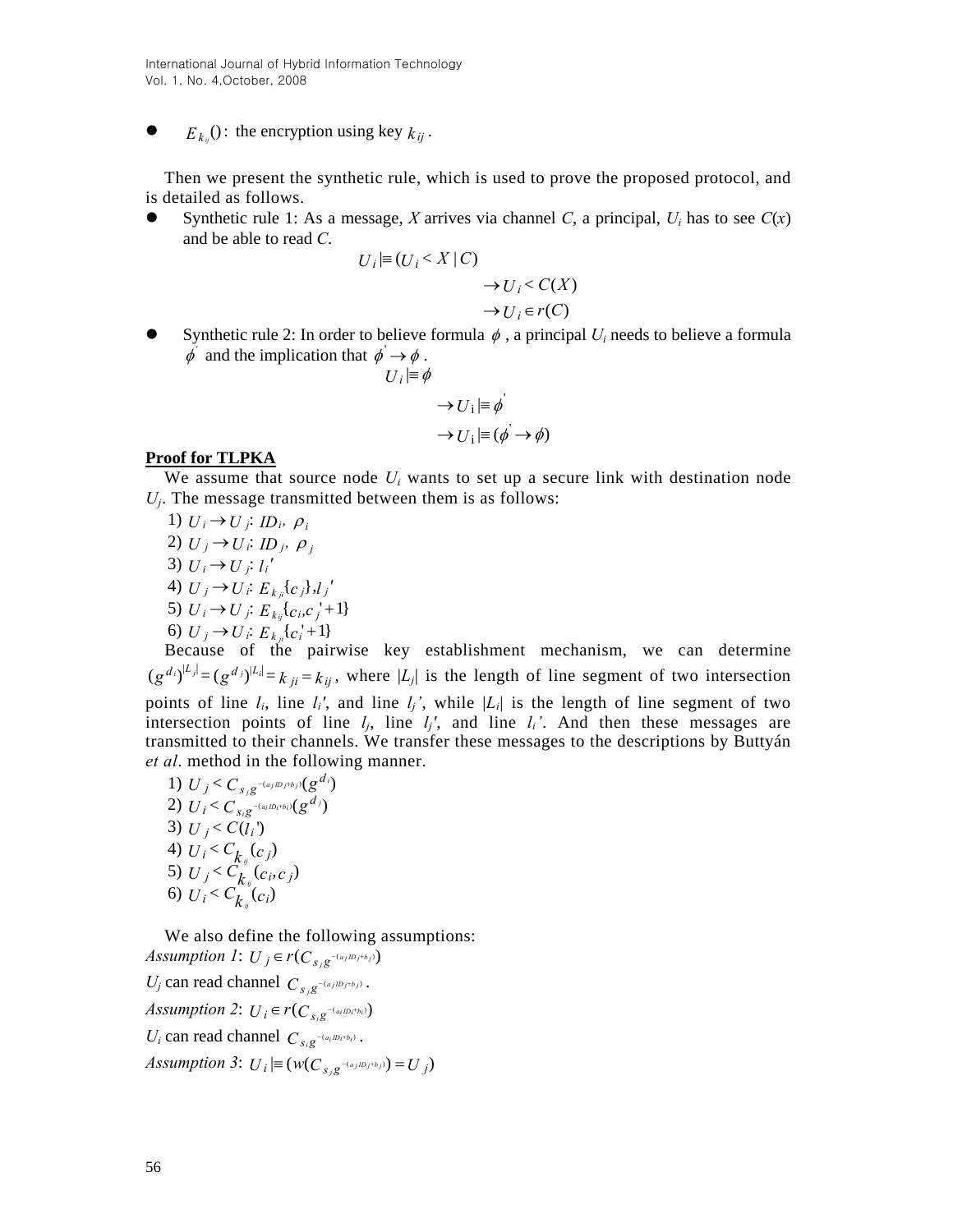*U<sub>i</sub>* believes that only *U<sub>j</sub>* can write channel  $C_{s_i,g}$  –  $(a_j/b_j+b_j)$ .

*Assumption 4*:  $U_j \models (w(C_{s_i g}^{-(a_i i D_i + b_i)}) = U_i)$ 

*U<sub>j</sub>* believes that only *U<sub>i</sub>* can write channel  $C_{s_i g^{-(a_i/D_i+b_i)}}$ .

*Assumption 5*:  $U_i \in r(C_{k_i})$ 

 $U_i$  can read channel  $C_{kij}$ .

*Assumption 6*:  $U_j \in r(C_{k_{ij}})$ 

 $U_j$  can read channel  $C_{k_{ij}}$ .

*Assumption 7:*  $U_i \equiv (w(C_{k_i}) = \{U_i, U_j\})$ 

 $U_i$  believes only  $U_i$  and  $U_j$  can write channel  $C_{kij}$ .

*Assumption 8*:  $U_j \equiv (w(C_{k_i}) = \{U_i, U_j\})$ 

 $U_j$  believes only  $U_i$  and  $U_j$  can write channel  $C_{k_{ij}}$ .

*Assumption 9*:

$$
U_i | \equiv ((U_i < c_i + 1 | C_{k_i}) \rightarrow (U_j | \equiv U_i \leftarrow \stackrel{k_{ij}}{\longrightarrow} U_j))
$$

 $U_i$  believes that  $U_i$  sees  $c_i+1$  via channel  $C_{k_{ij}}$ , which implies that  $U_j$  believes  $U_i$  and  $U_j$  share *ki.j.*

*Assumption 10*:

$$
U_j|\equiv ((U_j < c_j + 1)C_{k_j}) \rightarrow (U_i|\equiv U_i \leftarrow \stackrel{k_{ij}}{\longrightarrow} U_j))
$$

 $U_j$  believes that  $U_j$  sees  $c_j+1$  via channel  $C_{k_{ij}}$ , which implies  $U_i$  believes that  $U_i$  and  $U_j$  share *kij*.

*Assumption 11*:

$$
U_i | \equiv ((U_i < g^{s_j} | C_{s_j g^{-(a_j \mathcal{D}_j + b_j)}}) \rightarrow U_i \xleftarrow{k_{ij}} U_j)
$$

*U<sub>i</sub>* believes that *U<sub>i</sub>* sees  $g^{d_j}$  via channel  $C_{s_j}g^{-(a_j/p_j + b_j)}$ , which implies *U<sub>i</sub>* believes that *U<sub>i</sub>* and *U<sub>j</sub>* share *kij*.

*Assumption 12*:

$$
U_j|\equiv ((U_j < g^{s_i} | C_{s_i g^{-(a_i i D_i + b_i)}}) \rightarrow U_i \xleftarrow{k_{ij}} U_j)
$$

 $U_j$  believes that  $U_j$  sees  $g^{d_i}$  via channel  $C_{s_i g}$ <sup>-(a<sub>i</sub>D<sub>i</sub>+b<sub>i</sub>)</sub>, which implies  $U_j$  believes that  $U_i$  and  $U_j$ </sup> share *kij*.

In order to prove the authentication properties of the proposed protocol, these four goals must be achieved:

**Goal 1:** 
$$
U_i \models U_i \xleftarrow{k_{ij}} U_j
$$
.  
\n**Goal 2:**  $U_j \models U_i \xleftarrow{k_{ij}} U_j$ .  
\n**Goal 3:**  $U_i \models (U_j \models U_i \xleftarrow{k_{ij}} U_j)$ .  
\n**Goal 4:**  $U_j \models (U_i \models U_i \xleftarrow{k_{ij}} U_j)$ .

achievement, respectively. **Source Node** believes that the **Destination Node** believes [Hint:] The achievements of Goal 1-4 means that the authentication status in source and destination nodes, the principles are shown below. The pairwise key is believed by **Source Node** under Goal 1 achievement and by **Destination Node** under Goal 2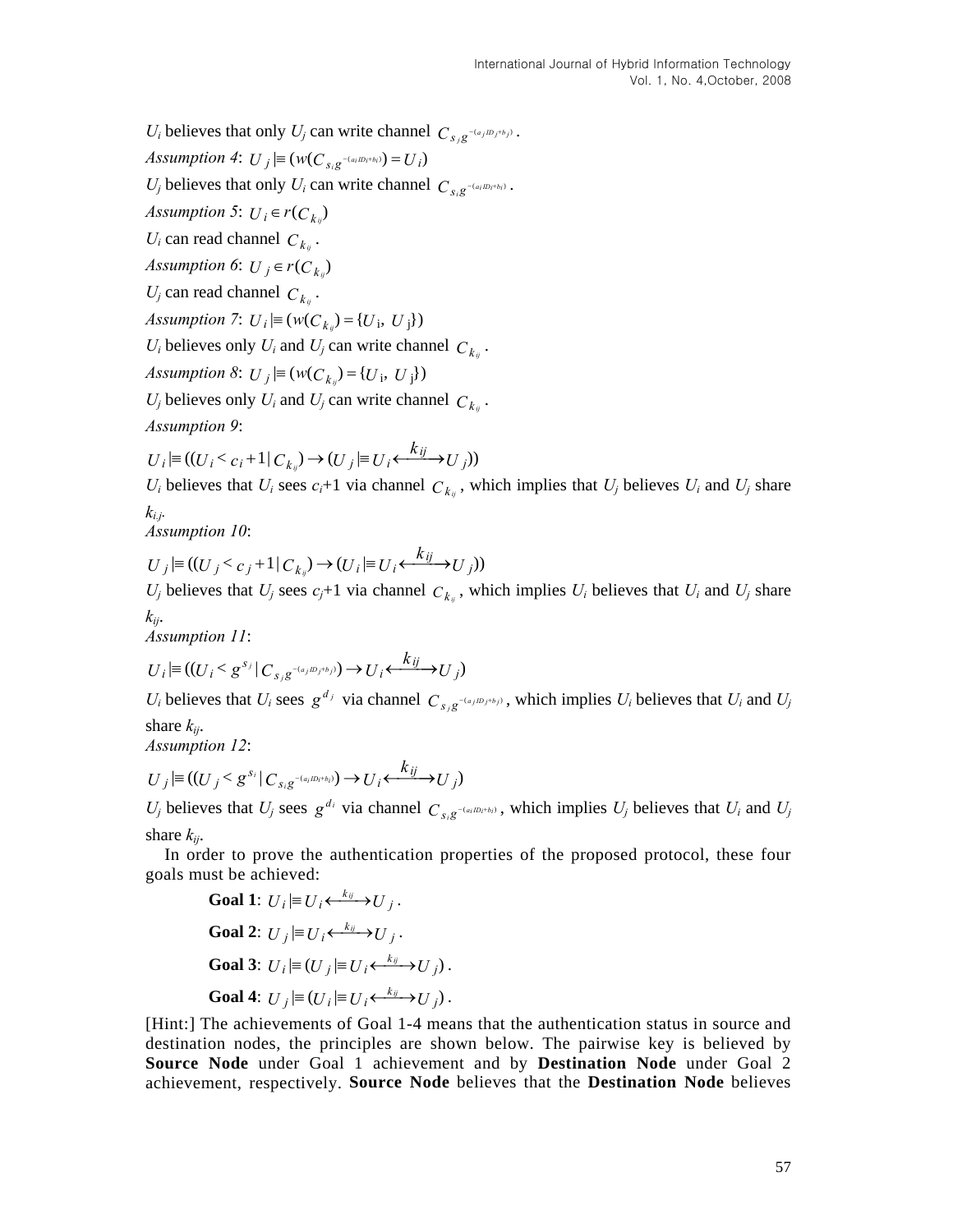the pairwise key whenever Goal 3 is done. Conversely, **Destination Node** believes that the **Source Node** believes the pairwise key under Goal 4 derivation.

We then use the previously defined synthetic rules and assumptions to prove these four goals are achieved in TLPKA.

*Proof of the achievement of Goal 1*:

 $U_i \equiv U_i \stackrel{k_{ij}}{\longleftrightarrow} U_i$ . By Synthetic rule 2, we know that  $U_i \models U_i \leftarrow \rightarrow U_j$ 

$$
\rightarrow U_i | \equiv (U_i \le g^{d_j} | C_{s_j g^{-(a_j \mathcal{D}_j + b_j)}})
$$
  

$$
\rightarrow U_i | \equiv (U_i \le g^{d_j} | C_{s_j g^{-(a_j \mathcal{D}_j + b_j)}} \rightarrow U_i \leftarrow^{k_j} U_j)
$$

The second new goal is reached by Assumption 11. We then continue with the first goal. Using Synthetic rule 1:

$$
U_i \equiv (U_i < g^{d_j} \mid C_{s_j g^{-(a_j \mid D_j \mid t_b_j)}})
$$
\n
$$
\rightarrow U_i < C_{s_j g^{-(a_j \mid D_j \mid t_b_j)}}(g^{s_j})
$$
\n
$$
\rightarrow U_i \in r(C_{s_j g^{-(a_j \mid D_j \mid t_b_j)}})
$$

The first new goal is message 2. And the second new goal is reached by Assumption 2.

*Proof of the achievement of Goal 2*:

Similarly we can prove Goal 2 with Assumption 12, message 3, and Assumption 1. *Proof of the achievement of Goal 3*:  $U_i \equiv (U_j \equiv U_i \leftarrow \stackrel{k_i}{\longrightarrow} U_j)$ .

By Synthetic rule 2, we know that

$$
U_i \equiv (U_j \equiv U_i \leftarrow^{k_y} U_j)
$$
  
\n
$$
\rightarrow U_i \equiv (U_i < c_i + 1 | C_{k_y})
$$
  
\n
$$
\rightarrow U_i \equiv (U_i < c_i + 1 | C_{k_y} \rightarrow (U_j \equiv U_j \leftarrow^{k_y} U_j))
$$

The second new goal is reached by Assumption 9. Now we continue with the first new goal with Synthetic rule 1:

$$
U_i \equiv (U_i < c_i + 1 \mid C_{k_i})
$$
\n
$$
\rightarrow U_i < C_{k_i}(c_i + 1)
$$
\n
$$
\rightarrow U_i \in r(C_{k_i})
$$

For the first new goal here, we now know that it is message 4. The second new goal is then achieved by Assumption 5.

*Proof of the achievement of Goal 4*:

Similarly, we can prove the achievement of Goal 4 with Assumption 10, message 5, and Assumption 6.

By way of the above discussion, we show that the proposed protocol provides mutual authentication and explicit key authentication properties.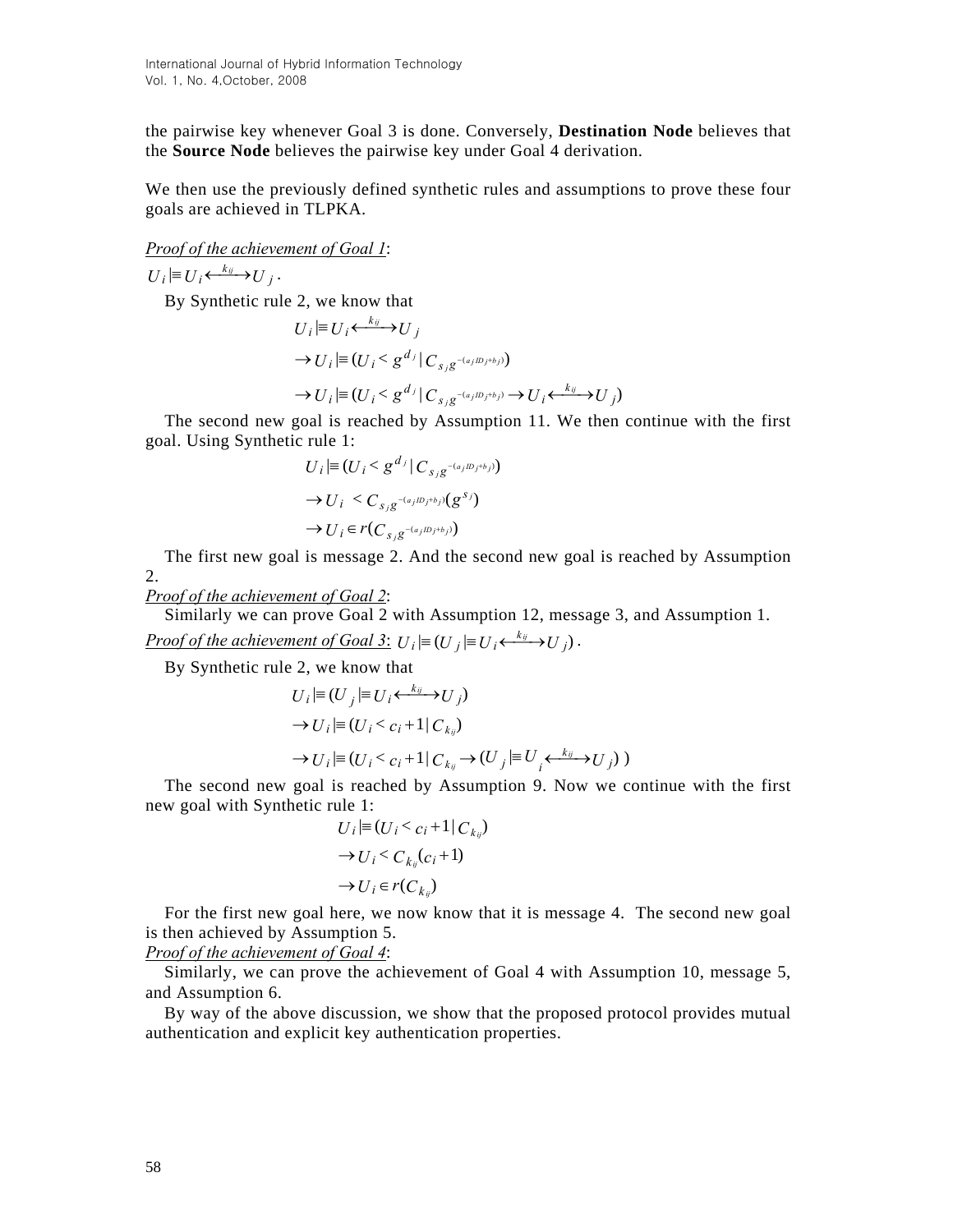### **4.3. Replay Attack**

If the intruder can impersonate the source node or the destination node by replaying information what he or she collected as the source node and the destination node established a pairwise key, we say that the protocol used for security can not prevent the replay attack [10].

In TLPKA, the source node and the destination node record the random number  $d_i$ and nonce  $c_i$  for a period of time. Even if the intruder can collect messages  $g^{d_i}$ ,  $E_{k_{ij}}\{c_j\}$ ,  $i_{k_{ij}}$   $\{c_i, c_j + 1\}$ , and  $E_{k_{ij}}$   $\{c_i + 1\}$ , he or she can not impersonate the source node or the destination node and try to establish a pairwise key with a normal source node or destination node. If the intruder tries to impersonate the destination node, the normal source node will check to see whether it can receive the correct challenge  $c_i+1$  and  $E_{\, k_{ii}}\{c$  $E_{k_{ii}}\{c_i,c'_j+1\}$ , and  $E_{k_{ii}}\{c'_i+1\}$ different  $c_i$  in Step 11 of the **Source Node** part. The message of Step 11 changes each time. Only the source node can decrypt the correct challenge  $c_i^{\prime+1}$  and check its validity. Consequently, the old message can not be used for a replay attack.

#### **4.4. Man in the Middle Attack**

The man in the middle attack is where an intruder intercepts the message and tampers with a vulnerable message. This kind of attack happens between the source node and the destination node. During this type of attack, both the source node and the destination node are not aware of this attack.

In TLPKA, the vulnerable message can not affect the procedure because the source node derives a unique pairwise key which is shared with the correct destination node. Therefore, even if the adversary intercepts the message, he or she can not reveal the information used for authentication. Only the correct destination node having the correct pairwise key can reply to the message correctly. Consequently, the Man in the middle Attack is prevented successfully.

### **4.5. Insider Attack**

If an insider within the group of valid members can obtain the password of a victim member and impersonate this victim node in order to communicate with another member, then we declare that this security protocol cannot prevent against an insider attack. In TLPKA, members can establish a pairwise key without revealing secret information through a wireless channel. An insider can only know the pre-distributed secret that belongs to him or her. He/She knows nothing about any other member's secret information. Therefore, we can see that TLPKA can prevent against an insider attack.

## **5. Comparison**

This section makes a comparison amongst TLPKA, Du *et al*., Liu *et al*., and Chang *et al*.'s. The comparison is divided into three parts: security property, computation overhead, and communication overhead.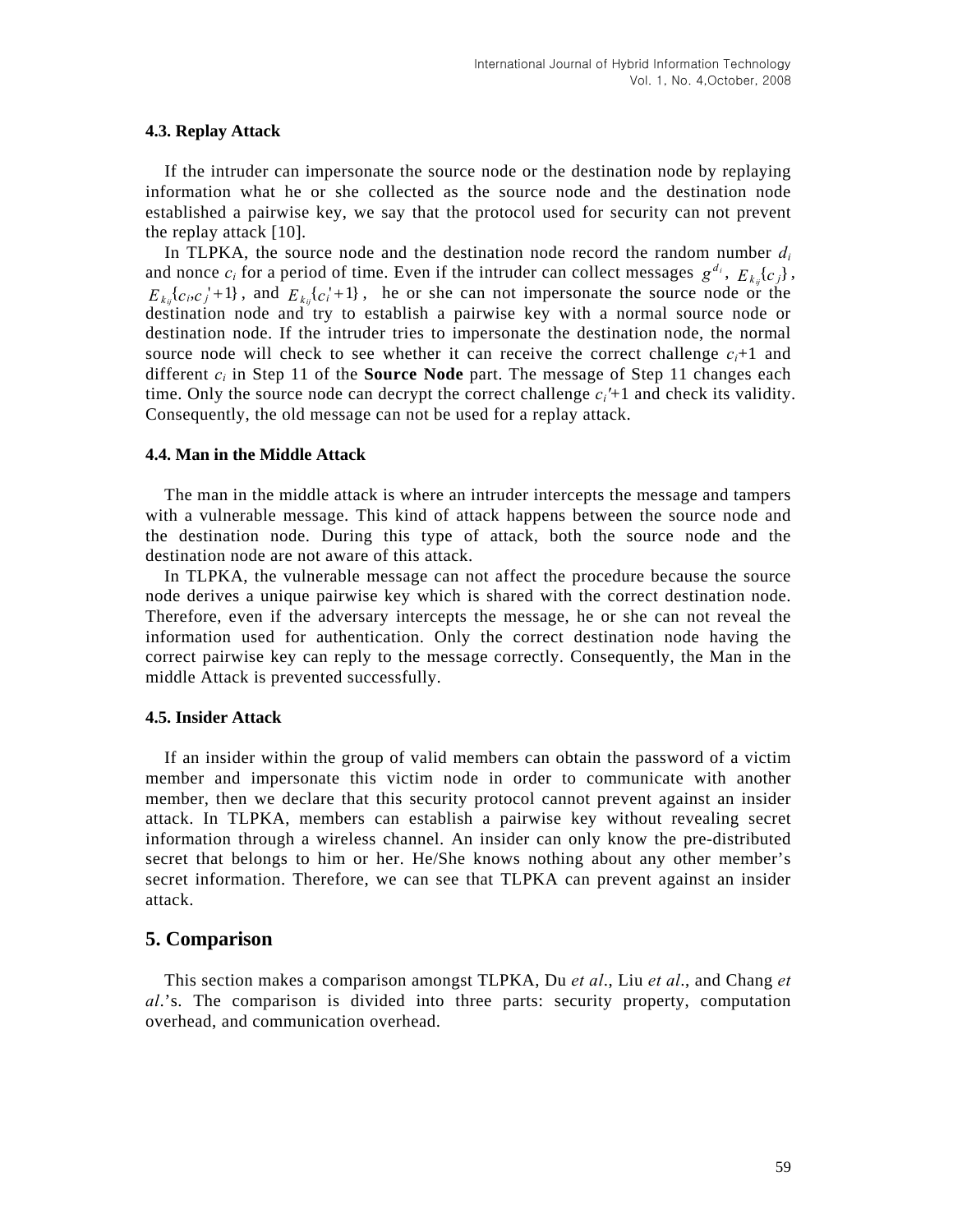## **5.1. Security Properties**

We discuss the security properties provided by Du *et al*. [7], Liu *et al*. [13], Chang *et al*. [4], and TLPKA. These security properties include mutual authentication, explicit key authentication, resistance to the replay attack, resistance to the man in the middle attack, and resistance to the insider attack. The results of these security properties comparisons are shown in Table 1. From Table 1, we can see that TLPKA achieves all of these security properties while Du *et al.*'s scheme and Liu *et al.*'s scheme can not realize the security property of explicit key authentication. Furthermore, Chang *et al.*'s scheme does not have most of these security properties.

## **5.2. Computational Overhead**

In this section, we present the evaluation of the computational overhead. We define the notation for computational overhead as follows:

*exp*: a round of the function ,  $z(g, x)$ , from which the output is  $g^x$ .

*add*: a round of the function,  $z(a, b)$ , from which the output is  $a+b$ .

*mul*: a round of the function,  $z(a, b)$ , from which the output is  $a^*b$ .

- *comp*: a round of the function that compares indices of the corresponding predistributed secrets. With the comparison function, each node can find the overlap secret that is shared between the other nodes.
- *n*: the number of nodes in the ad hoc network.
- *s*: the number of the pre-distributed secret in a node for Liu *et al*. and Du *et al*..
- *d*: the column number and row number of the secret matrix generated by the system in Du *et*   $al$ ,  $d \leq n$ .

*t*: the degree of the bi-variate polynomial used in Liu *et al*.

*Ec*\*Dc*: the symmetric encryption\decryption in Chang *et al*.

*XOR*: a round of the function,  $g(a, b)$ , from which the output is  $a \oplus b$ .

*H*(): a round of a one-way hash function computation.

In this comparison, we only consider the computational overhead of the pairwise key.

From Table 2, we can see that our scheme has only two exponential operations when it is compared with Du *et al*.'s and Liu *et al.*'s scheme. Furthermore, our scheme only has one extra exponential operation when it is compared with Chang *et al*.'s scheme. However, we can provide explicit key authentication in our scheme. And we can provide more security properties than Chang *et al*.'s scheme.

## **5.3. Communication Overhead**

To measure the overhead of the communication, we use the size of the package exchange between the source node and the destination node as the criterion. If the source node needs to transit too large a package, it will consume the frequency bandwidth excessively. Therefore, the efficiency of the bandwidth allocation would not be very high. And the power cost of message exchanges would also reduce the life expectancy of the network.

In Du *et al.*'s scheme, the node only needs to compare the indices of the predistributed secrets. With these indices, the node can check whether there is any overlap secret in the other node. If a node is pre-distributed into *s* secret, the size of these indices is  $s \log_2 n$  and the communication overhead of the Liu *et al.* is the same.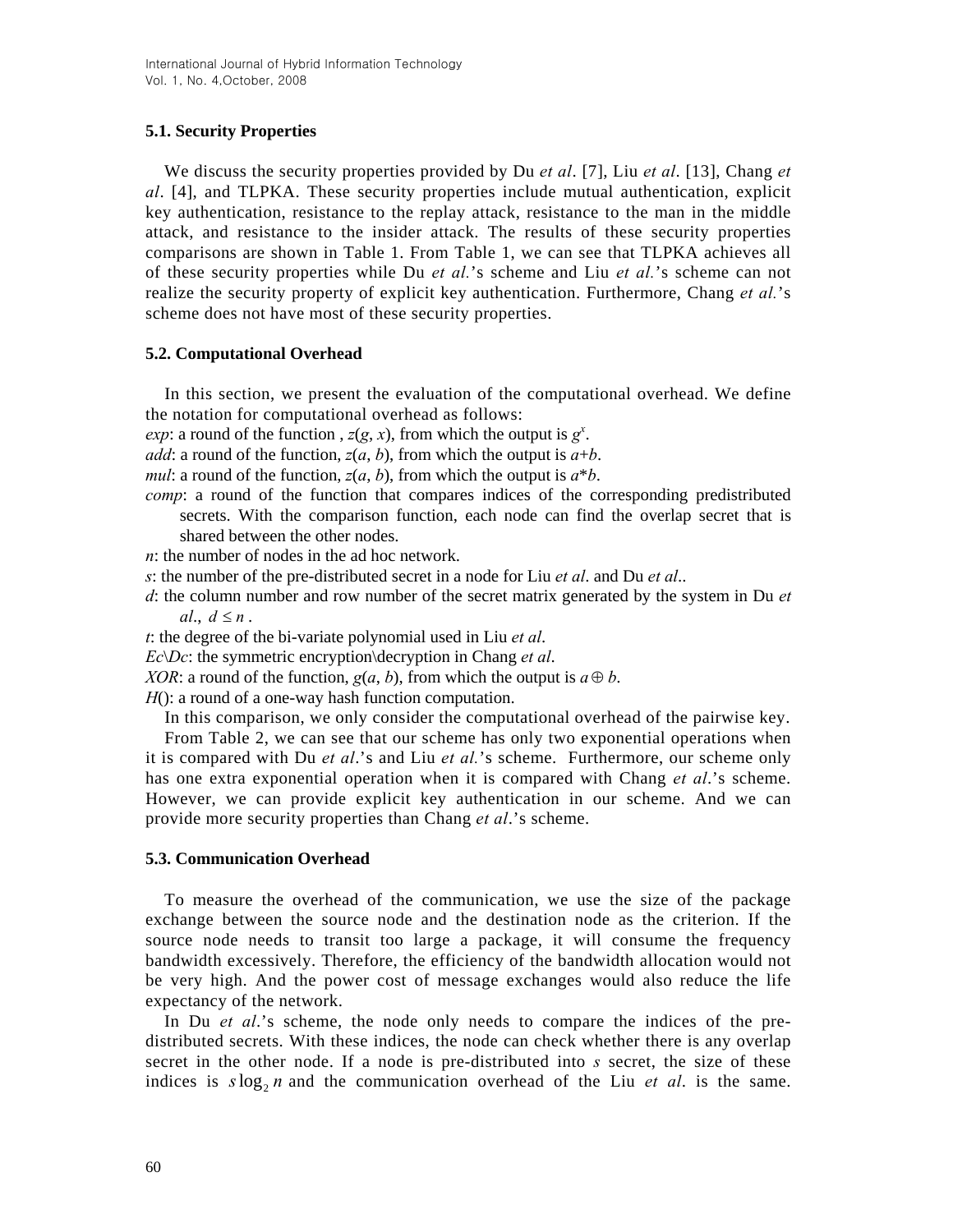Therefore, the communication overhead of Du *et al*.'s scheme and Liu *et al*.'s scheme depends on the number of the pre-distributed secrets in a node and the number of nodes in the ad hoc network. For the Chang *et al*. scheme, six package exchanges are needed to set up a pairwise key. For TLPKA, six package exchanges are needed to set up and authenticate a pairwise key.

# **6. Conclusions**

We have proposed TLPKA which provides a new idea for the design of a pairwise key agreement in ad hoc networks. In TLPKA, the pairwise keys between nodes refresh each time a link is set up. When compared with other key agreements in ad hoc networks, TLPKA requires higher computational overhead, however it provides much more of a secure link between nodes. In addition, TLPKA can resist the replay attack, the man in the middle attack, and the insider attack. We have also proven the correctness of TLPKA by using Buttyán *et al*. logic analysis. In the future, we will devote ourselves to the study of how to reduce the computational overhead in TLPKA.

## **Acknowledgments**

This research was partially supported by the National Science Council of the Republic of China under the Grants NSC 97-2221-E-015 -001-.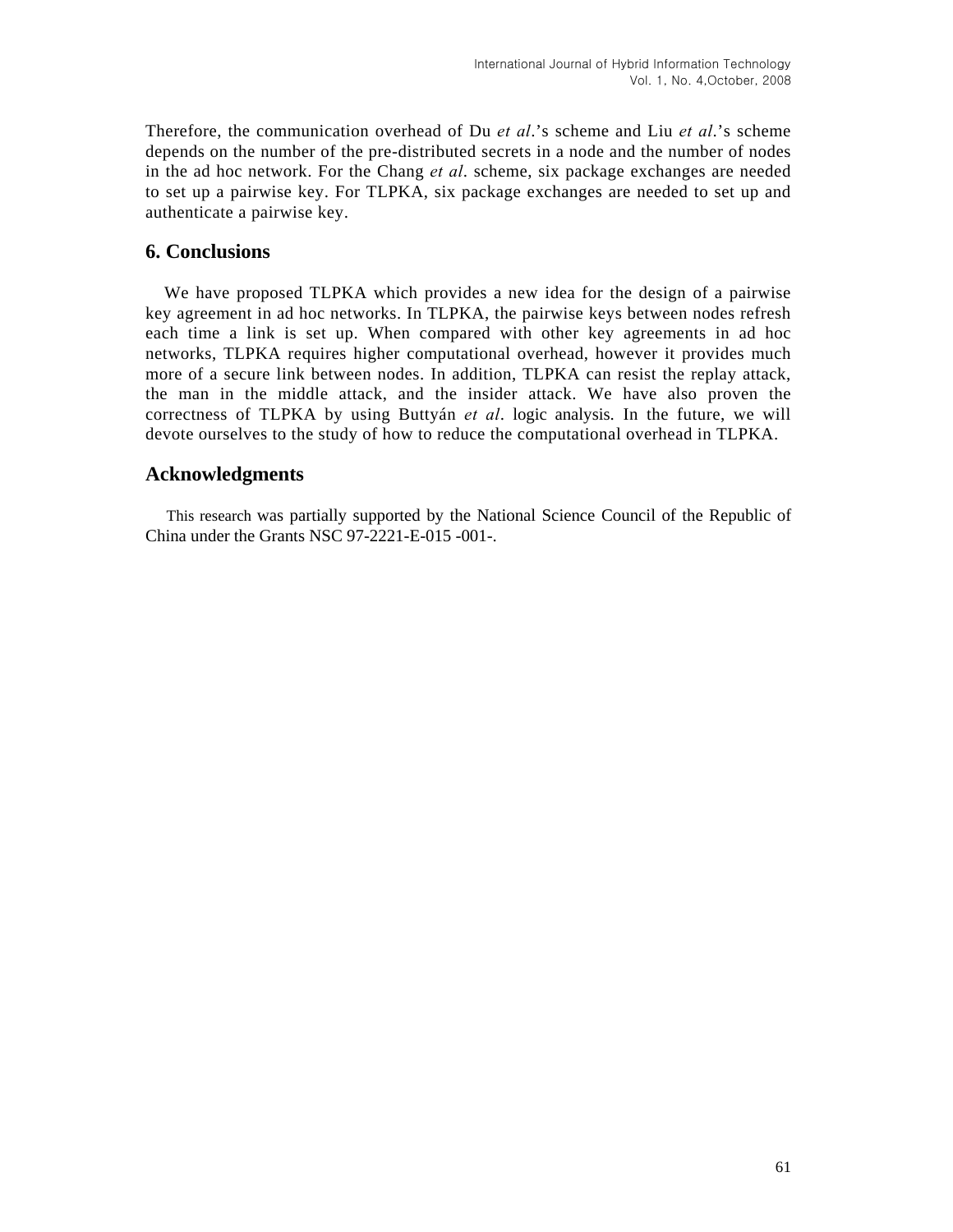|                |              |           | rable i. The companion of the security property |              |
|----------------|--------------|-----------|-------------------------------------------------|--------------|
|                | <b>TLPKA</b> | Du et al. | Liu et al.                                      | Chang et al. |
| Mutual         | Y            | Y         | Y                                               | Y            |
| authentication |              |           |                                                 |              |
| Explicit key   | Y            | N         | N                                               | N            |
| authentication |              |           |                                                 |              |
| Resistance to  | Y            | Y         | Y                                               | Y            |
| the replay     |              |           |                                                 |              |
| attack         |              |           |                                                 |              |
| Resistance to  | Y            | Y         | Y                                               | N            |
| the man in     |              |           |                                                 |              |
| middle attack  |              |           |                                                 |              |
| Resistance to  | Y            | Y         | Y                                               | N            |
| the insider    |              |           |                                                 |              |
| attack         |              |           |                                                 |              |
|                |              |           |                                                 |              |

Table 1. The comparison of the security property

|  |  |  |  |  | Table 2. The comparison of the communication overhead |  |
|--|--|--|--|--|-------------------------------------------------------|--|
|--|--|--|--|--|-------------------------------------------------------|--|

|              |              | Comp           | Add   |   |   | mul $exp$ $Ec\Delta$ Dc $XOR$ | H() |
|--------------|--------------|----------------|-------|---|---|-------------------------------|-----|
| Du           | et           |                | $d-1$ | d | 0 |                               |     |
| al.          |              |                |       |   |   |                               |     |
| Liu          | $et \quad 1$ |                |       |   |   |                               |     |
| al.          |              |                |       |   |   |                               |     |
| Chang        |              | $\overline{0}$ |       |   |   | $\mathcal{D}_{\mathcal{L}}$   |     |
| et al.       |              |                |       |   |   |                               |     |
| <b>TLPKA</b> |              |                |       |   |   |                               |     |
|              |              |                |       |   |   |                               |     |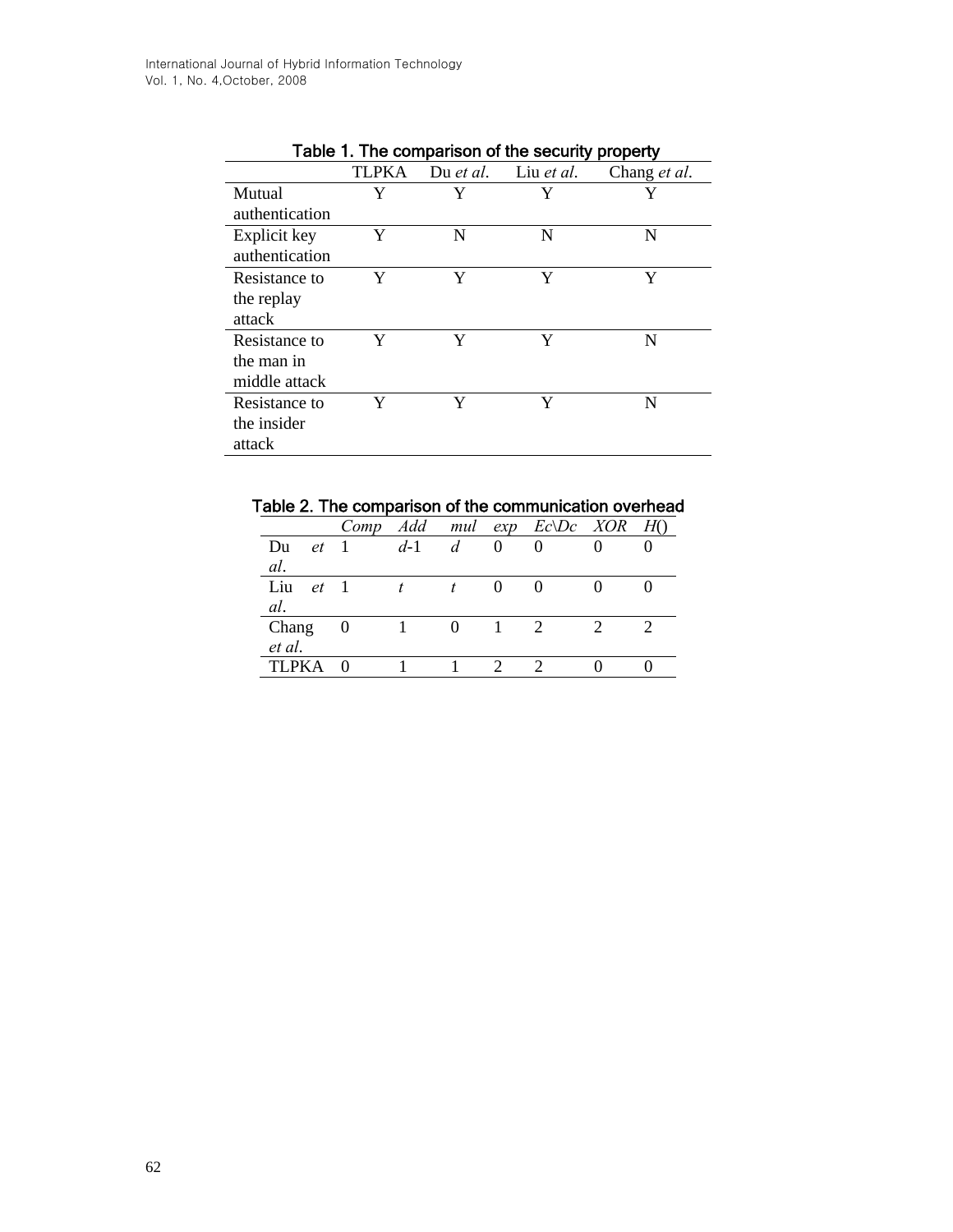

Fig. 1. The dataflow between source node *i* and destination node  $j$ .



Fig. 2. A Graphical Depiction of the Authentication Mechanism in our Scheme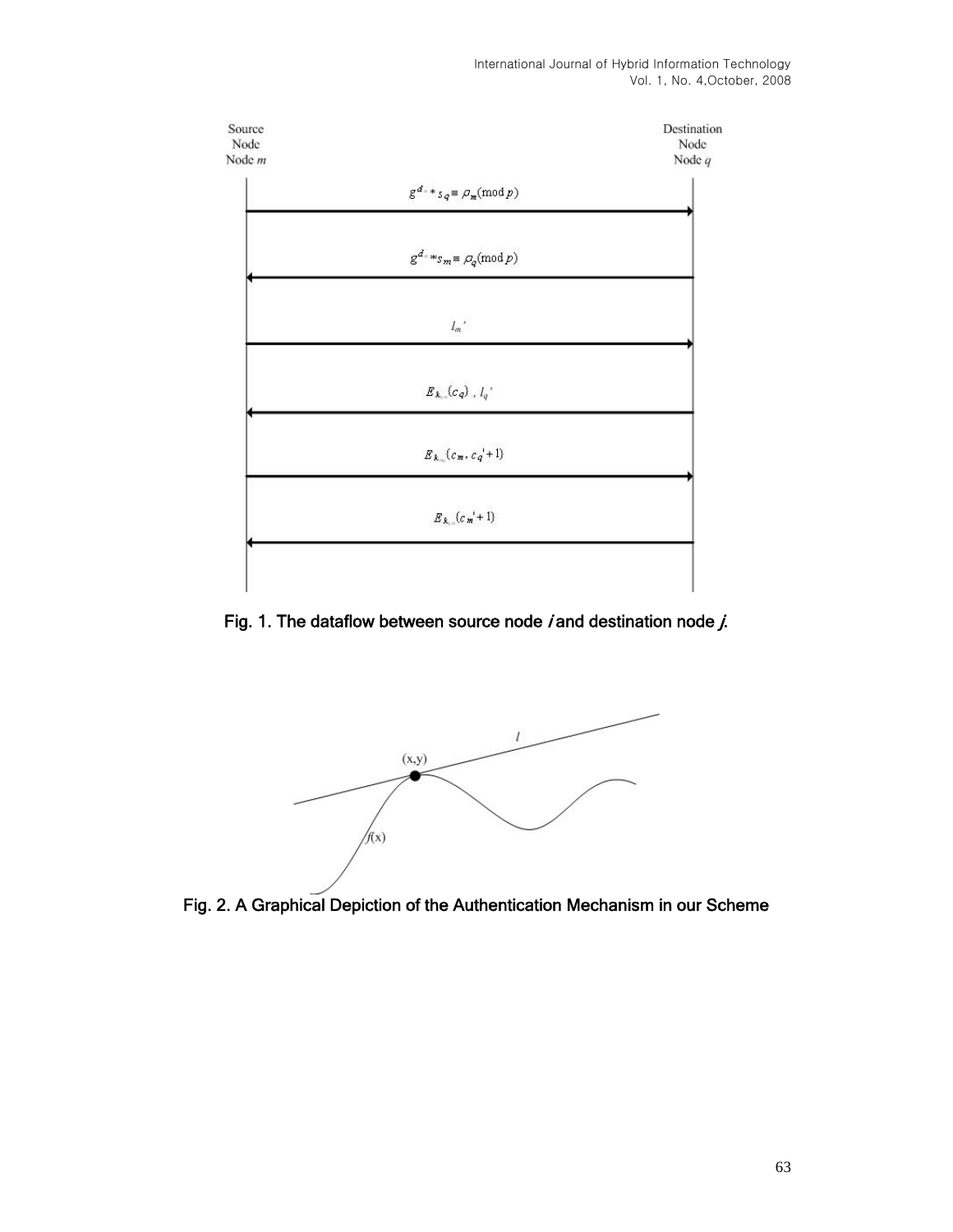International Journal of Hybrid Information Technology Vol. 1, No. 4,October, 2008



Figure 3. A graphical depiction of the Pairwise key Set Up Phase

## **References**

- [1] M. Burrows, M. Abadi, and R. Needham, "A Logic of Authentication," *ACM Transactions on Computer Systems*, Vol. 8, No. 1, February. 1990.
- [2] L. Buttya´n, S. Staamann, and U. Wilhelm, "A Simple Logic for Authentication Protocol Design," In *Proceedings of the 11th IEEE Computer Security Foundations Worksho*p*, Rockport, MA, USA*, June 1998, pp. 153–162.
- [3] H. Chan, A. Perrig, and D. Song, "Random Key Predistribution Schemes for Sensor Networks," In *Proceedings of IEEE Symposium on Research in Security and Privacy. Oakland: IEEE Computer Society*, 2003, pp. 197-213.
- [4] C. Chen, Chang, K. C. Lin, and J. S. Lee, "DH-Based Communication Method for Cluster-Based Ad Hoc Networks," in *Proceedings of the Second Asia Pacific Conference on Mobile Technology, Applications and Systems*: 1-8, November 2005, pp. 2-2A-1.
- [5] S. Corson and J. Macker, "Mobile Ad hoc Networking (MANET): Routing Protocol Performance Issues and Evaluation Considerations," *RFC 2501*, January 1999.
- [6] J. Douceur, "The Sybil Attack," In *Proceedings of the IPTPS02 Workshop*, Cambridge, MA(USA), March 2002.
- [7] W. Du, J. Deng, Y. S. Han, P. K. Varshney, J. Katz, and A. Khalili, "A Pairwise Key Predistribution Scheme for Wireless Sensor Networks," *ACM Transactions Information System Security*, vol. 8, 2005, pp. 228-258.
- [8] L. Eschenauer and V. Gligor, "A Key-Management Scheme for Distributed Sensor Networks," In *Proceedings of the 9th ACM Conference on Computer and Communications Security*, 2002.
- [9] M. Gerla and J.T.C. Tsai, "Multicluster, Mobile, Multimedia Radio Network," *Wireless Networks*, vol. 1, no. 3, 1995, pp. 255-265.
- [10] M. S. Hwang, C. C. Lee, and Y. L. Tang, "A simple remote user authentication scheme," *Mathematical Computer Modelling*, vol. 36, 2002, pp. 103–107.
- [11] J.T. Kohl, "The Evolution of the Kerberos Authentication Service," *Europen Conference Proceedings*, 1991, pp.295-313.
- [12] W. Liao and M. Y. Jiang, "Family ACK Tree (FAT): Supporting Reliable Multicast in Mobile Ad Hoc Networks," *IEEE Transactions on Vehicular Technology*, vol. 52, Issue: 6, Nov 2003, pp.1675-1685.
- [13] D. Liu and P. Ning, "Establishing Pairwise Keys in Distributed Sensor Networks," In *Proceedings of the 10th ACM Conference on Computer and Communications Security (CCS '03)*, 2003, pp.52-61.
- [14] C. de Morais Cordeiro, H. Gossain, and D. P. Agrawal, "Multicast over Wireless Mobile Ad Hoc Networks: Present and Future Directions," *IEEE Network*, vol. 17, Issue: 1, Jan.-Feb 2003, pp.52-59.
- [15] A. Patwardhan, J. Parker, A. Joshi, A. Karygiannis, and M. Iorga, "Secure Routing and Intrusion Detection in Ad Hoc Networks," In *Proceedings of the Third IEEE International Conference on Pervasive Computing and Communications* 2005.
- [16] M.B. Pursley and H.B. Russell, "Routing in Frequency Hop Packet Radio Networks with Partial-Band Jamming," *IEEE Transactions on Communications*, 1993, pp. 1117-1124.
- [17] N. Smart, (2002) Cryptography. McGraw-Hill Education, UK.
- [18] P. Sutherland, "Applied Cryptography, Protocols, Algorithm, and Source Code in C Bruce Schneier," *John Wiley & Sons Inc., 2nd Edition*, USA., 1996, pp.15.
- [19] S. Zhu, S. Setia, and S. Jajodia, "Leap: Efficient Security Mechanisms for Large-Scale Distributed Sensor Networks," In *Proceedings of the 10th ACM Conference on Computer and Communications Security*, Washington D.C, USA, October 2003.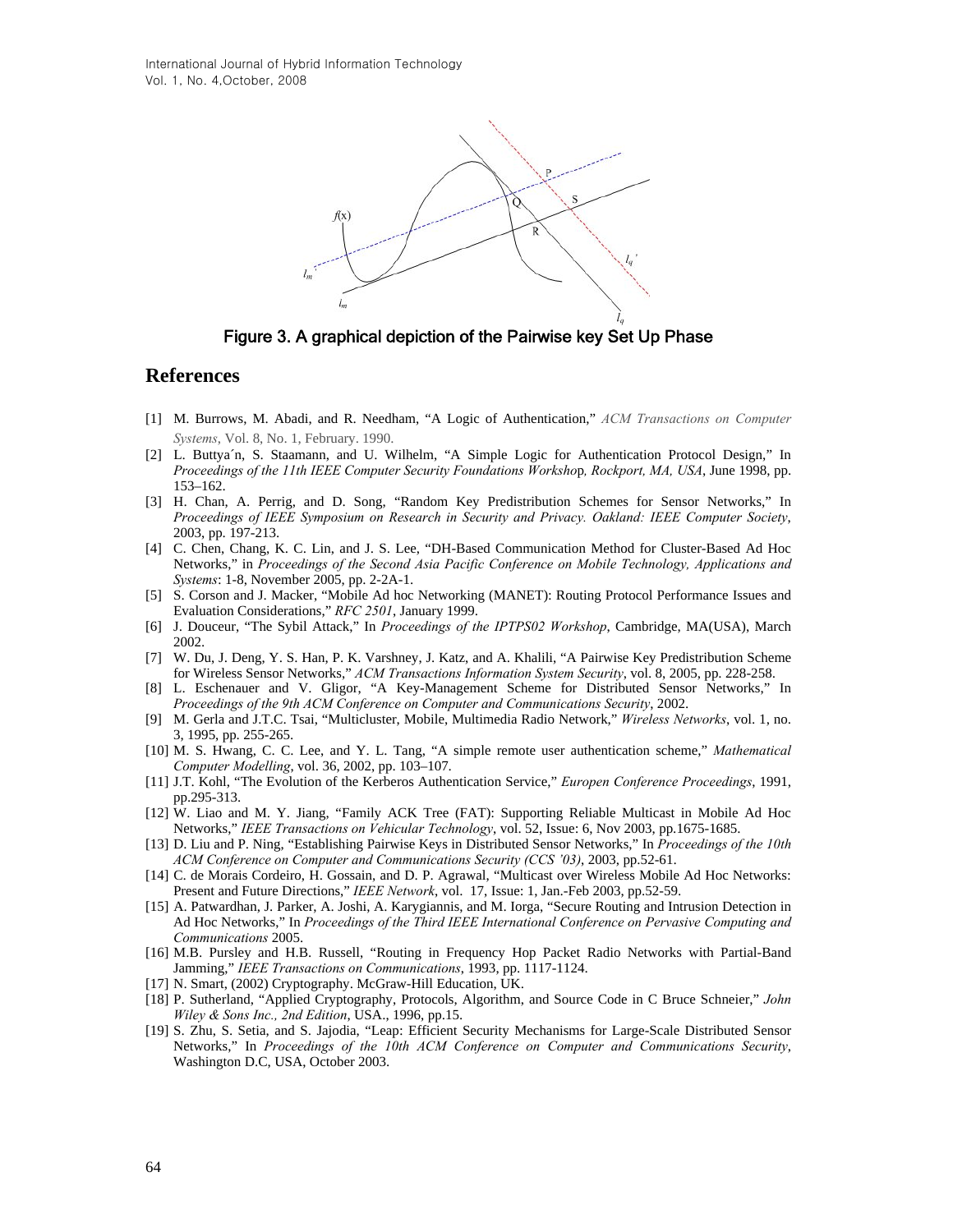## **Authors**



**Chung-Wei Chen** received the MS degree in communication engineering from National Tsing–Hua University, Taiwan and BS degree in electric engineering from National Central University, Taiwan. He is now working toward PhD program in Institute of Communication Engineering of National Tsing-Hua University, Taiwan. His research interest includes security issues in mobile ad hoc network and wireless sensor network.



**Shiuh-Jeng Wang** was born in Taiwan, 1967. He received the M.S. degree in Applied Mathematics from National Chung-Hsing University, Taichung, Taiwan, in 1991. He received his PhD degree in Electrical Engineering at National Taiwan University, Taipei, Taiwan in 1996. He is currently with Dept. of Information Management at Central Police University, Taoyuan, Taiwan, where he directs the Information Cryptology and Construction Laboratory (ICCL, [http://hera.im.cpu.edu.tw](http://hera.im.cpu.edu.tw/)). He was a recipient of the 5th Acer Long-Tung Master Thesis Award and the 10th Acer Long-Tung Ph.D Dissertation Award in 1991 and 1996, respectively. Dr. Wang was a

visiting scholar of Computer Science Dept. at Florida State University (FSU), USA in 2002 and 2004. He also was a visiting scholar of Dept. of Computer and Information Science and Engineering at University of Florida (UF) from Aug. 2004 to Feb. 2005. He served the editorin-chief of the *Communications of the CCISA* in Taiwan from 2000-2006. He has been elected as the Panel Director of Chinese Cryptology and Information Security Association (CCISA) since Sept. 2006. Dr. Wang academically toured the CyLab with School of Computer Science in Carnegie Mellon University, USA, in Jan. 2007 for international project collaboration inspection. He is also the author/co-author of six books (in Chinese versions): *Information Security*, *Cryptography and Network Security*, *State of the Art on Internet Security and Digital Forensics, Eyes of Privacy –Information Security and Computer Forensics, Information Multimedia Security,* and *Computer Forensics and Digital Evidence* published in 2003, 2004, 2006, and 2007, respectively. He is a full professor and a member of the IEEE, ACM. His current interests include information security, digital investigation and computer forensics, steganography, cryptography, data construction and engineering.



**Yuh-Ren Tsai** received the B.S. degree in electrical engineering from National Tsing Hua University, Hsinchu, Taiwan, in 1989, and the Ph.D. degree in electrical engineering from National Taiwan University, Taipei, Taiwan, in 1994. From 1994 to 2001, he was a Researcher in Telecommunication Laboratories of Chunghwa Telecom Co., Ltd., Taiwan. Since 2001, he has been with the Department of Electrical Engineering and the Institute of Communications Engineering at National Tsing Hua University, Hsinchu, Taiwan, where he is currently an Associate Professor. His research interests include wireless sensor networks, mobile cellular

systems, CDMA technology and cryptography.